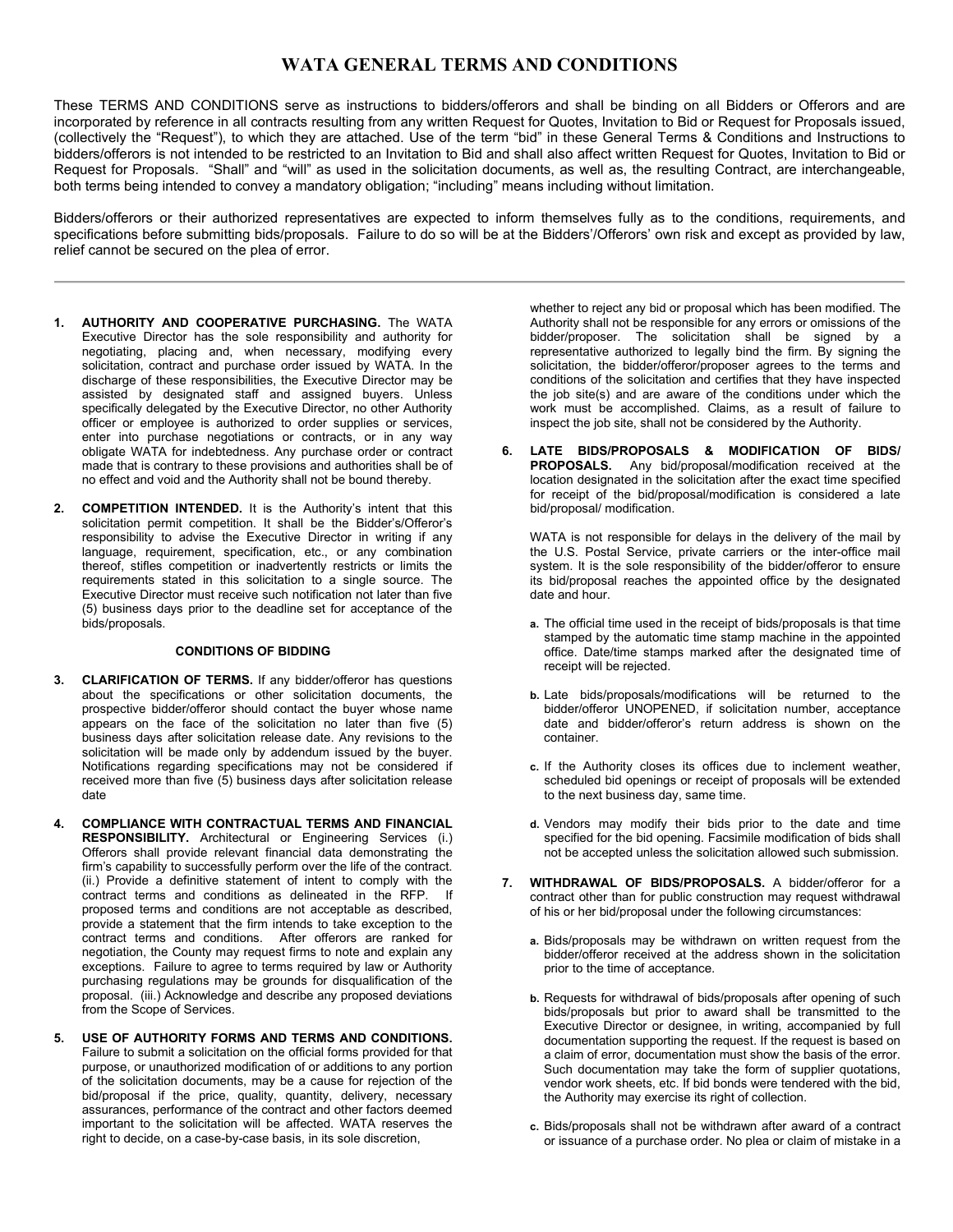solicitation or resulting contract or purchase order shall be available as a defense in any legal proceeding brought upon a contract or purchase order awarded to a bidder/offeror as a result of the breach or nonperformance of such contract or purchase order.

No bid/proposal may be withdrawn under this paragraph when the result would be the awarding of the contract on another bid/proposal of the same bidder/offeror or of another bidder/offeror in which the ownership of the withdrawing bidder/offeror is more than five percent (5%). In the case of Invitation for Bids, if a bid is withdrawn under the authority of this paragraph, the lowest remaining bid shall be deemed to be the low bid. No bidder/offeror who is permitted to withdraw a bid/proposal shall, for compensation, supply any material or labor to or perform any subcontract or other work agreement for the person or firm to whom the contract is awarded or otherwise benefit, directly or indirectly, from the performance of the project for which the withdrawn bid/proposal was submitted.

- **8. CANCELLATION OF BIDS/PROPOSALS:** If the Authority intends to issue another solicitation within a reasonable time after cancellation of the bid/proposal for the same materials, services or construction, any responses received under the canceled solicitation shall be retained in the procurement file, and the Authority may withhold responses from public inspection if the Executive Director or designee makes a written determination that such action is advantageous to WATA. After award of a contract under a subsequent solicitation, responses submitted in response to the canceled solicitation shall be open for public inspection.
- **9. ERRORS IN BIDS/PROPOSALS.** When an error is made in extending total prices, the unit bid price will govern. Erasures in bids/proposals must be initialed by the bidder/offeror. Carelessness in quoting prices, or in preparation of bid/proposal otherwise, will not relieve the bidder/offeror of his responsibilities to provide the good or service. bidders/offerors are cautioned to recheck their bids/proposals for possible errors. Errors discovered after public opening cannot be corrected and the bidder will be required to perform if his or her bid is accepted.
- **10. IDENTIFICATION OF BID/PROPOSAL ENVELOPE.** The signed bid/proposal and requested copies should be returned in a separate envelope or package, sealed and identified with the following information:

# **ADDRESSED AS INDICATED ON PAGE 1 IFB/RFP NUMBER TITLE BID/PROPOSAL DUE DATE AND TIME VENDOR NAME AND RETURN ADDRESS**

If a bid/proposal is not addressed with the information as shown above, the bidder/offeror takes the risk that the envelope may be inadvertently opened and the information compromised, which may cause the bid/proposal to be disqualified. Bids/proposals may be hand-delivered to the designated location. No other correspondence or other proposals should be placed in the envelope.

**11. ACCEPTANCE OF BIDS/PROPOSALS.** Unless otherwise specified, all formal bids/proposals submitted shall be valid for a minimum period of ninety (90) calendar days following the date established for acceptance. At the end of the ninety (90) calendar days, the bid/proposal may be withdrawn at the written request of the bidder/offeror. If the proposal is not withdrawn at that time it remains in effect until an award is made or the solicitation is canceled.

# **12. PRICING.**

**a.** Bidder warrants by virtue of bidding that prices, terms, and conditions quoted in his bid will be firm for acceptance for a period of ninety (90) days from the date of bid opening unless otherwise stated by the Authority or Bidder.

- **b.** Prices should be stated in units of quantity as specified in the bid form.
- **c.** Life-cycle cost analysis may be considered when determining the lowest responsive and responsible bid. This analysis may consider, in addition to purchase price, any proposed upward or downward escalator clauses proposed for the initial contract term and any potential renewal terms; operating and related costs over the life of the item including maintenance, down time, energy costs, salvage value, etc.
- **d.** Bid prices shall be for complete installation ready for the Authority's use and shall include all applicable freight and installation charges; extra charges will not be allowed.
- **e.** When an annual contract is not requested by the Authority, and the bid is for products or services to be delivered on a one-time only or staggered basis, only firm pricing shall be given consideration. General terms such as "price in effect at time of delivery" shall not be considered for award.
- **13. CONDITIONAL BIDS.** Conditional bids are subject to rejection in whole or in part if the price, quality, quantity, delivery, necessary assurances, performance of the contract and other factors deemed important to the solicitation will be affected.
- **14. OPENING.** At the time fixed for the opening of responses to a bid, all bids will be opened and the names of the bidders and the amount bid shall be read aloud and made readily available to the public. If a public opening of a Request for Proposals is held, only the names of the offerors will be read publicly.
- **15. RESPONSE TO SOLICITATIONS.** In the event a vendor cannot submit a bid on a solicitation, the vendor is requested to return the solicitation cover sheet with an explanation as to why the vendor is unable to bid on these requirements. Due to the large number of firms listed on the Authority's Bidders List, it may be necessary to delete from this list the names of those persons, firms or corporations who fail to respond after having been invited to bid for three (3) successive solicitations. Such deletion will be made only after formal notification of the intent to remove the firm from the Authority's Bidder's List.
- **16. BIDDER INTERESTED IN MORE THAN ONE BID.** If more than one bid is offered by any one party, either directly or by or in the name of his or her clerk, partner, or other persons, all such bids may be rejected. A party who has quoted prices on work, materials, or supplies to a bidder is not thereby disqualified from quoting prices to other bidders or firms submitting a bid directly for the work, materials or supplies.
- **17. TAX EXEMPTION.** The Authority is exempt from the payment of any federal excise or any Virginia sales tax. The price bid must be net, exclusive of taxes. Tax exemption certificates will be furnished if requested by the bidder/offeror.
- **18. DEBARMENT/ENJOINMENT STATUS.** By submitting their bids/proposals, bidders/offerors certify that they are not currently debarred by WATA, the Commonwealth of Virginia, the Federal Government, or any local government or political subdivision, from submitting bids or proposals on contracts for the type of goods and/or services covered by this solicitation, nor are they an agent of any person or entity that is currently so debarred or enjoined.
- **19. ETHICS IN PUBLIC CONTRACTING.** The provisions contained in Sections § 2.2-4367 through § 2.2-4377, Code of Virginia, as amended, shall be applicable to all contracts solicited or entered into by WATA. By submitting their bids/proposals, all bidders/offerors certify that their bids/proposals are made without collusion or fraud and that they have not offered or received any kickbacks or inducements from any other bidder, offeror, supplier, manufacturer or subcontractor in connection with their bid/proposal, and that they have not conferred on any public employee having official responsibility for this procurement transaction any payment, loan, subscription, advance, deposit of money, services or anything of more than nominal value, present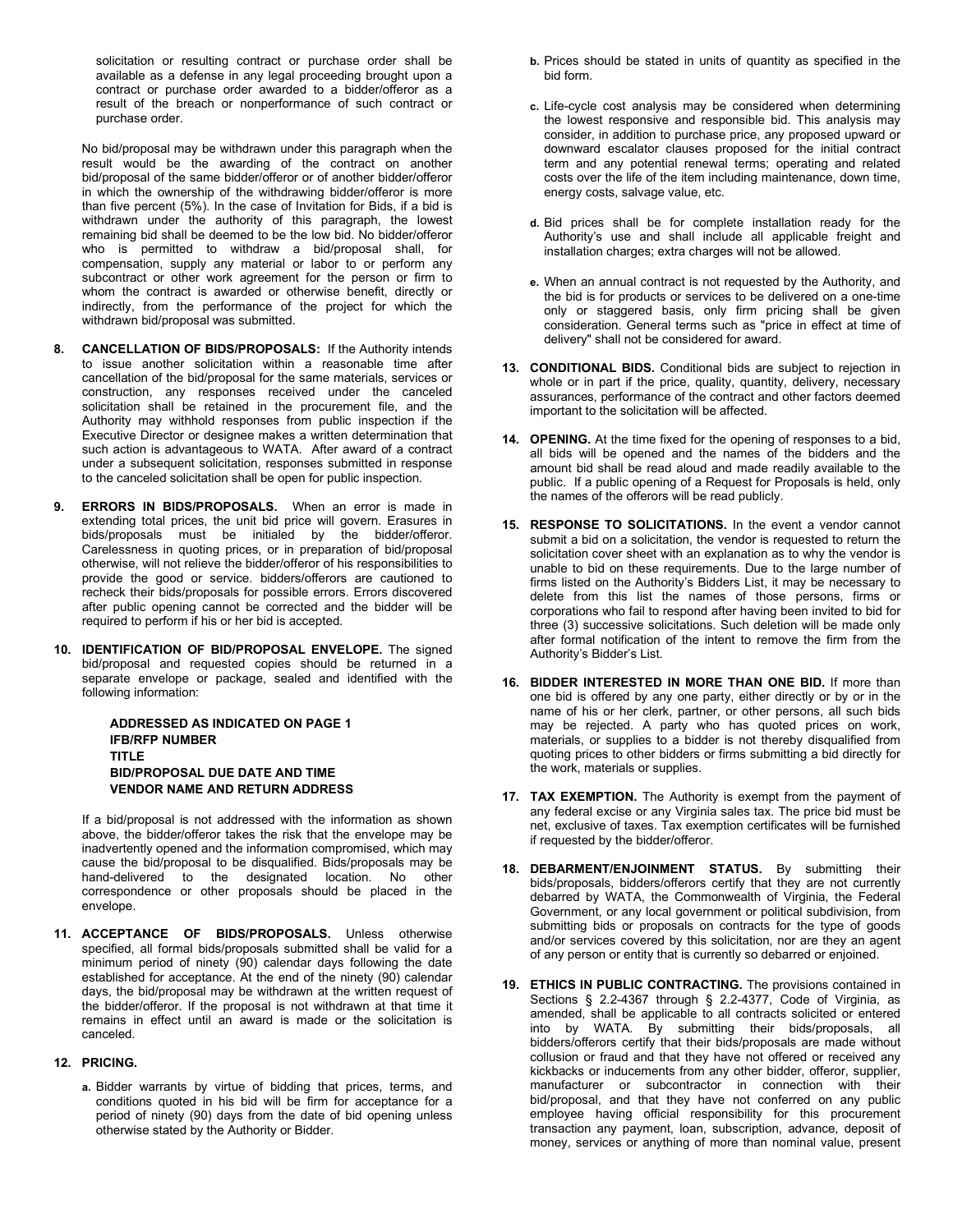or promised, unless consideration of substantially equal or greater value was exchanged.

The bidder/offeror certifies that to the best of its knowledge, no employee of the Authority, nor any member thereof, nor any public agency or official impacted by the solicitation or resulting contract has any pecuniary interest in the business of the bidder/offeror, and that no person associated with the bidder/offeror has any interest that would conflict in any manner with the performance of the contract resulting from this solicitation.

- **20. VENDOR REWARDS/GIFT PROGRAMS.** It is the policy of the Authority not to participate in any rewards programs offered by vendors and to not accept any gifts or gift cards, or other rewards from vendors for purchases made by the County. If a vendor customarily provides, or plans to provide, rewards, programs, gifts, or gift cards or other rewards to customers for purchases made by such customers, the vendor must identify this fact in the bid and demonstrate how the value of such rewards have resulted in a reduction in the price of the goods and services being offered.
- **21. PERFORMANCE BOND.** When requested in the solicitation, the Authority shall require the successful bidder to furnish a performance bond and labor and material payment bond with surety that is satisfactory to the Authority's counsel in the amount of the contract price at the time of or prior to execution of the contract.
- **22. NO CONTACT POLICY.** No bidder/offeror shall initiate or otherwise have contact related to the solicitation with any Authority employee other than the appointed buyer or the project manager appointed by the Executive Director, after the date and time established for receipt of bids/proposals. Any contact initiated by a bidder/offeror with any Authority representative, other than those stated above, is prohibited and may cause the disqualification of the bidder/offeror from the applicable procurement process.
- **23. LICENSES, PERMITS, AND FEES.** All bids submitted shall have included a list of any business and professional licenses, permits, or fees required by WATA, applicable localities, or the Commonwealth of Virginia.
- **24. QUALIFICATIONS OF BIDDERS AND SUBCONTRACTORS.** The apparent low bidder shall submit to the Authority a list of all subcontractors who will be performing work on the project. An experience statement shall accompany such list with pertinent information as to similar projects and other evidence of experience and qualification for each such subcontractor, person and organization, along with a documented work history of the subcontractor with the bidder.

If, after due investigation, the Authority has reasonable objection to any proposed subcontractor or other person or organization, the Authority may, before giving the Notice of Award, request the apparent low bidder to submit an acceptable substitute without an increase in bid price. If the apparent low bidder declines to make any such substitution, the contract shall not be awarded to such bidder, but declining to make any such substitution will not constitute grounds for sacrificing his bid security. For any constitute grounds for sacrificing his bid security. subcontractors, other person or organization so listed and to whom the Authority does not make written objection prior to giving of the Notice of Award, it will be deemed the Authority has no objection.

# **SPECIFICATIONS**

**25. BRAND NAME OR EQUAL ITEMS.** Unless otherwise provided in the solicitation, the name of a certain brand, make or manufacturer does not restrict bidders to the specific brand, make or manufacturer named; it conveys the general style, type, character, and quality of the article desired, and any article which the Authority in its sole discretion determines to be the equal of that specified, considering quality, workmanship, economy of operation, and suitability for the purpose intended, shall be accepted. The Bidder is responsible to clearly and specifically indicate the product being offered and to provide sufficient descriptive literature, catalog

cuts and technical detail to enable WATA to determine if the product offered meets the requirements of the solicitation. This is required even if offering the exact brand, make or manufacturer specified. Normally in competitive sealed bidding, only the information furnished with the bid will be considered in the evaluation. Failure to furnish adequate data to enable WATA to determine if the product offered meets the requirements of the solicitation may result the bid being declared non-responsive. Unless the Bidder clearly indicates in its bid/proposal that the product offered is "equal" product, such bid/proposal will be considered to offer the brand name product referenced in the solicitation.

- **26. FORMAL SPECIFICATIONS.** When a solicitation contains a specification which states no substitutes, no deviation therefrom will be permitted, and the bidder will be required to furnish articles in conformity with that specification.
- **27. OMISSIONS & DISCREPANCIES.** Any items or parts of any equipment listed in this solicitation which are not fully described or are omitted from such specification, and which are clearly necessary for the completion of such equipment and its appurtenances, shall be considered a part of such equipment although not directly specified or called for in the specifications.

The bidder/offeror shall abide by and comply with the true intent of the specifications and not take advantage of any unintentional error or omission but shall fully complete every part as the true intent and meaning of the specifications and drawings. Whenever the mention is made of any articles, material or workmanship to be in accordance with laws, ordinances, building codes, underwriter's codes, A.S.T.M. regulations or similar expressions, the requirements of these laws, ordinances, etc., shall be construed as to the minimum requirements of these specifications.

- **28. EQUIPMENT STANDARDS.** Any equipment delivered shall be standard new equipment, latest model, the best quality, and the highest-grade work, except as otherwise specifically stated in bid. Any part of nominal appurtenances which are usually provided in the manufacturer's stock model shall be furnished.
- **29. ANNUAL CONTRACT USAGE REQUIREMENTS.** Whenever a bid is sought seeking a source of supply for an annual contract for products or services, the quantities or usage shown are estimates only. No guarantee or warranty is given or implied by WATA as to the total amount that may not be purchased from any resulting contracts. These quantities are for bidder's information only and will be used for tabulation and presentation of bid.

#### **AWARD**

- **30. AWARD OR REJECTION OF BIDS.** The Executive Director shall award the contract to the lowest responsive and responsible bidder complying with all provisions of the IFB, provided the bid price is reasonable and it is in the best interest of the Authority to accept it. Awards made in response to an RFP will be made to the highest qualified offeror whose proposal is determined, in writing, to be the most advantageous to the Authority taking into consideration the evaluation factors set forth in the RFP. The Executive Director reserves the right to award a contract by individual items, in the aggregate, or in combination thereof, or to reject any or all bids/proposals and to waive any informality in bids/proposals received whenever such rejection or waiver is in the best interest of the Authority. Award may be made to as many bidders/offerors as deemed necessary to fulfill the anticipated requirements of WATA. The Executive Director reserves the right to negotiate with the lowest responsive and responsible bidder should the bid exceed available funds. The Executive Director shall reject the bid if the bidder is deemed to be a non-responsible or non-responsive bidder.
- **31. PUBLIC INSPECTION OF CERTAIN RECORDS: Shall be per the Virginia Public Procurement Act (VPPA), 2.2-4342**
- **32. QUALIFICATIONS OF BIDDERS OR OFFERORS.** WATA may make such reasonable investigations as deemed proper and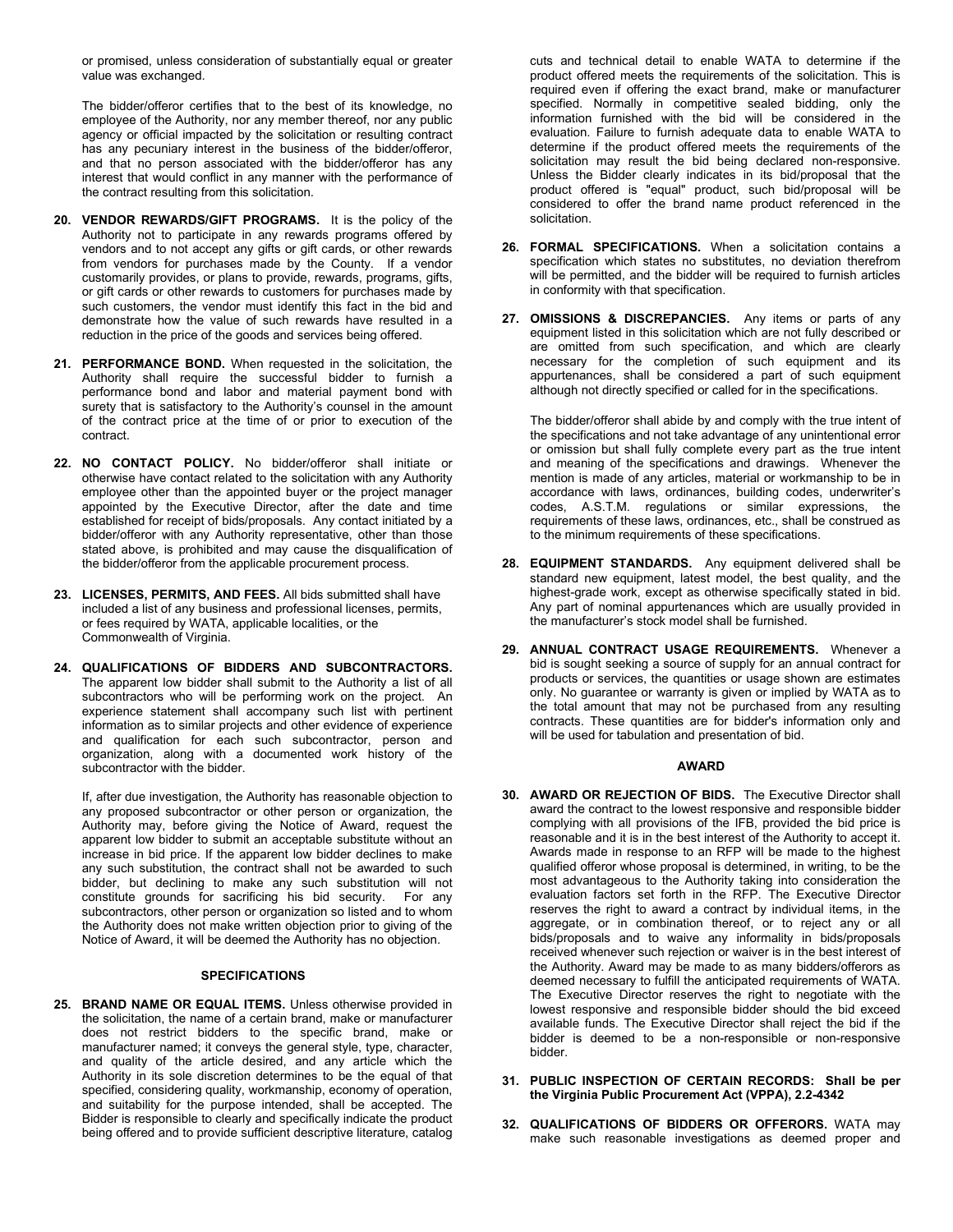necessary to determine the ability of the bidder/offeror to perform the work or furnish the item(s) and the bidder/offeror shall provide to WATA all such information and data for this purpose as may be requested. WATA reserves the right to inspect bidder's/offeror's physical facilities prior to award to satisfy questions regarding the bidder's/offeror's capabilities. WATA further reserves the right to reject any bid or proposal if the evidence submitted by or investigations of, such bidder/offeror fails to satisfy WATA that such bidder/offeror is properly qualified to carry out the obligations of the contract and to complete the work/furnish the item(s) contemplated therein.

- **33. TIE BIDS.** In the case of a tie bid, the Authority may give preference to goods, services and construction produced in the WATA area localities or provided by persons, firms or corporations having principal places of business in the WATA area localities. If such choice is not available, preference shall then be given to goods and services produced in the Commonwealth pursuant to Code of Virginia § 2.2-4324. If no local or Commonwealth choice is available, the tie shall be decided by lot.
- **34. FACTORS OTHER THAN PRICE IN AWARD DECISION.** The following factors, in addition to price (as they apply), shall be a consideration in the award decision:
	- **a.** The quality of performance/workmanship of previous contracts, services or products, or references which attest to other specific experiences;
	- **b.** The timely completion of previous contracts or services or the timely delivery of past orders; or references which attest to other specific experiences;
	- **c.** The sufficiency of financial resources and its impact on ability of the bidder to perform the contract or provide the services;
	- **d.** The Authority reserves the right to conduct on-site inspections of any bidder's facilities prior to award. The results of said inspection will be considered by the Authority in determining bidder's capabilities of successfully administering to this contract;
	- **e.** The ability and availability of the bidder to provide both quality and timely maintenance, service, and/or parts;
	- **f.** The resale value, life cycle costing, and value analysis of a product;
	- **g.** The availability and capability of local and regional vendor support as it affects the quantity, quality, and timeliness of the work or products required;
	- **h.** Delivery of a product and timely completion of a project as stated by vendor in bid;
	- **i.** Substantial compliance or noncompliance with specifications set forth in bid as determined by the Authority;
	- **j.** Product or parts inventory capability as it relates to a particular bid; and
	- **k.** Results of product testing.

#### **CONTRACT PROVISIONS**

- **35. APPLICABLE LAW AND COURTS.** Any contract resulting from this solicitation shall be governed in any respects by the laws of the Commonwealth of Virginia, and any litigation with respect thereto shall be brought in the Circuit Court or General District Court of Williamsburg/James City County, Virginia. The Contractor shall comply with applicable federal, state, and local laws and regulations.
- **36. IMMIGRATION REFORM AND CONTROL ACT OF 1986.** By entering into this contract, vendor certifies that it does not and will

not during the performance of this contract knowingly employ an unauthorized alien as defined in, or otherwise violate the provisions of, the Federal Immigration Reform and Control Act of 1986, as amended.

## **37. OBLIGATIONS OF AUTHORITY AND CONTRACTOR.**

- **a.** Authority: The Authority shall furnish to the contractor all available information as listed in the solicitation that may be useful for the contract work. The Authority shall assist the contractor in obtaining access to enter upon public and private property as required to perform the contract work. The Authority shall designate a representative who shall serve as the principal contact and give direction to the contractor throughout the duration of the contract.
- **b.** Contractor: The contractor represents that he has, or shall secure at his expense, all personnel, including subcontractors, required to perform and complete the Scope of Work.
- **38. CONFIDENTIALITY AND OWNERSHIP OF DATA.** Any reports, information, intellectual property, data, drawings, specifications, estimates and summaries given to or prepared or assembled by the contractor under the Scope of Work of the contract, shall not be made available to any individual or organization by the contractor without prior written approval of the Authority. All of these items shall become the property of the Authority upon payment of fees as required by the contract.
- **39. REPORTS OF WORK.** The Authority and the contractor shall schedule progress meetings at appropriate intervals throughout the duration of the contract. These meetings shall provide for the exchange of information related to the status of the Scope of Work, anticipated progress and any problems that have occurred.
- **40. ANTI-TRUST.** By entering into a contract, the contractor conveys, sells, assigns, and transfers to WATA all rights, title and interest in and to all causes of the action it may now have or hereafter acquire under the antitrust law of the United States, relating to the particular goods or services purchased or acquired by WATA under said contract. Consistent and continued tie bidding could cause rejection of bids by the Executive Director and/or investigation for anti-trust violations.
- **41. PAYMENT TERMS.** Unless otherwise provided in the solicitation, payment will be made thirty (30) days after receipt of a proper invoice with complete supporting documentation, or thirty (30) days after receipt of all goods or acceptance of work, whichever is the latter. For construction projects, the Authority may retain five percent (5%) of the total amount of each partial progress payment to assure faithful performance of the contract by the contractor. The Authority will release all retainage upon final payment.

Invoices for items/services ordered, delivered/performed and accepted shall be submitted by the Contractor directly to the payment address shown on the purchase order/contract. All invoices shall show the contract number, purchase order number, and any federal employer identification number.

Any payment terms requiring payment in less than 30 days will be regarded as requiring payment 30 days after invoice or delivery, whichever occurs last. This shall not affect offers of discounts for payment in less than 30 days, however.

The date of payment shall be deemed the date of postmark in all cases where payment is made by mail.

- **42. PAYMENT TO SUBCONTRACTORS.** A contractor awarded a contract under this solicitation is hereby obligated:
	- **a.** To pay the subcontractor(s) within seven (7) days of the contractor's receipt of payment from WATA for the proportionate share of the payment received for work performed by the subcontractor(s) under the contract; or
	- **b.** To notify WATA and the subcontractor(s), in writing, of the contractor's intention to withhold payment and the reason.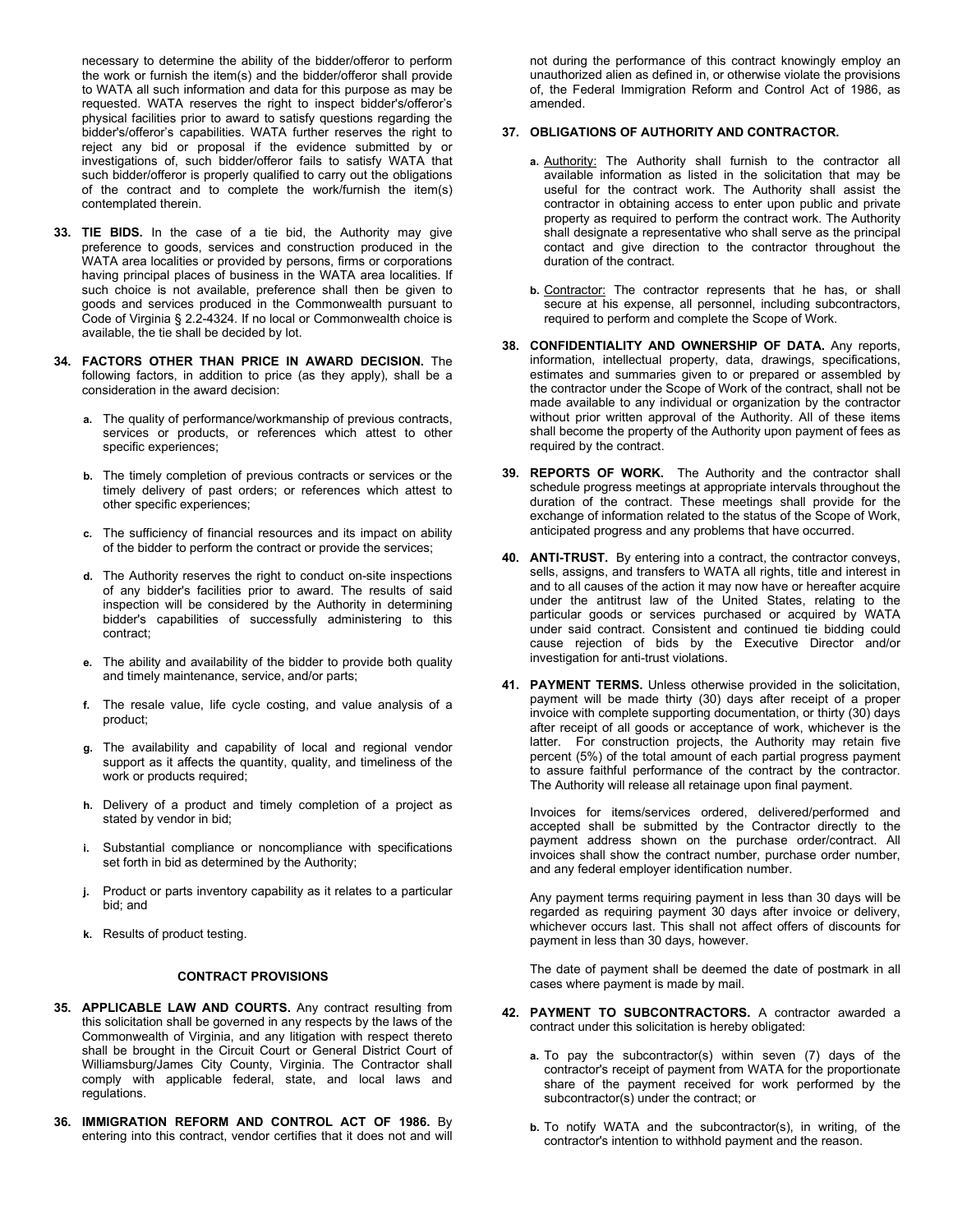- **c.** The contractor is obligated to pay the subcontractor(s) interest at the rate of one percent (1%) per month (unless otherwise provided under the terms of the contract) on all amounts owed by the contractor that remain unpaid seven (7) days following receipt of payment from WATA, except for amounts withheld as stated in subsection b. above. The date of mailing of any payment by U.S. Mail is deemed to be payment to the addressee. These provisions apply to each sub-tier contractor performing under the primary contract. A contractor's obligation to pay an interest charge to a subcontractor may not be construed to be an obligation of WATA.
- **43. ASSIGNMENT OF CONTRACT.** A contract shall not be assignable by the Contractor in whole or in part without the prior written consent of the Executive Director.
- **44. DEFAULT.** In case of failure to deliver goods or services in accordance with the contract terms and conditions, WATA, after due oral or written notice, may procure them from other sources and hold the Contractor responsible for any resulting additional purchase and administrative costs. This remedy shall be in addition to other remedies which WATA may have.
- **45. AVAILABILITY OF FUNDS.** It is understood and agreed between the contractor and the Authority herein that the Authority shall be bound hereunder only to the extent of the funds available or which hereafter become available for the purpose of the contract.
- **46. ANTI-DISCRIMINATION.** By submitting their bids/proposals, bidders/offerors certify to WATA that they will conform to the provisions of the Federal Civil Rights Act of 1964, as amended, as well as the Virginia Fair Employment Act of 1975, as amended, where applicable, the Virginians With Disabilities Act, the Americans With Disabilities Act and the Code of Virginia § 2.2- 4311, as amended. If the award is made to a faith-based organization, the organization shall not discriminate against any recipient of goods, services, or disbursements made pursuant to the contract on the basis of the recipient's religion, religious belief, refusal to participate in a religious practice, or on the basis of race, age, color, gender or national origin and shall be subject to the same rules as other organizations that contract with public bodies to account for the use of the funds provided; however, if the faithbased organization segregates public funds into separate accounts shall be subject to audit by the public body. (Code of Virginia § 2.2- 4343.1. E).

In every contract over \$10,000 the provisions in a. and b. below apply:

- **a.** During the performance of this contract, the Contractor agrees as follows:
	- 1) The Contractor will not discriminate against any employee or applicant for employment because of race, religion, color, sex, national origin, age, disability, or any other basis prohibited by state law relating to discrimination in employment, except where there is a bona-fide occupational qualification reasonably necessary to the normal operation of the Contractor. The Contractor agrees to post in conspicuous places, available to employees and applicants for employment, notices setting forth the provisions of this nondiscrimination clause.
	- 2) The Contractor, in all solicitations or advertisements for employees placed by or on behalf of the Contractor, will state that such Contractor is an equal opportunity employer.
	- 3) Notices, advertisements and solicitations placed in accordance with federal law, rule or regulation shall be deemed sufficient for the purpose of meeting the requirements of this Section.
- **b.** The Contractor will include the provisions of subsection a. above in every subcontract or purchase order over \$10,000, so that the provisions will be binding upon each subcontractor or vendor.
- **47. NONDISCRIMINATION OF CONTRACTORS.** A bidder, offeror, or contractor shall not be discriminated against in the solicitations or award of this contract because of race, religion, color, sex, national origin, age or disability or against faith-based organizations. If the award of this contract is made to a faith-based organization and an individual who applies for or receives goods, services, or disbursements provided pursuant to this contract objects to the religious character of the faith-based organization from which the individual receives or would receive the goods, services, or disbursements, WATA shall offer the individual, within a reasonable period of time after the date of his objection, access to equivalent goods, service, or disbursements from an alternative provider.
- **48. INVOICES.** Invoices for items ordered, delivered, and accepted shall be submitted by the Contractor directly to the payment address shown on the purchase order/contract. All invoices shall show the IFB/RFP number and/or purchase order number.
- **49. PRECEDENCE OF TERMS.** In the event there is a conflict between the General Terms and Conditions and any Special Terms and Conditions, the Special Terms and Conditions shall apply.
- **50. CHANGES TO THE CONTRACT.** There shall be no extra work allowed on the contract without prior written authorization in the form of a change order signed by the Executive Director or designee. No officer, agent or employee of the Authority is authorized to give verbal instructions to increase the Scope of Work and the Contractor shall not use verbal instructions as the basis for additional costs. Changes can be made to the contract in any of the following ways by the issuance of a Change Order:

The parties may agree to modify the scope of the contract. An increase or decrease in the price of the contract resulting from such modification shall be agreed to by the parties as a part of their written agreement to modify the scope of the contract.

WATA may order changes within the general scope of the contract at any time by written notice to the Contractor. Changes within the scope of the contract include, but are not limited to, things such as services to be performed, the method of packing or shipment, and the place of delivery or installation. The Contractor shall comply with the notice upon receipt. The Contractor shall be compensated for any additional costs incurred as the result of such order and shall give the Authority a credit for any savings. Said compensation shall be determined by one of the following methods:

- **a.** By mutual agreement between the parties in writing; or,
- **b.** By agreeing upon a unit price or using a unit price set forth in the contract, if the work to be done can be expressed in units, and the contractor accounts for the number of units of work performed, subject to the Authority's right to audit the Contractor's records and/or determine the correct number of units independently; or,
- **c.** By ordering the Contractor to proceed with the work and keep a record of all costs incurred and savings realized. A markup for overhead and profit may be allowed if provided by the contract. The same markup shall be used for determining a decrease in price as the result of savings realized. The Contractor shall present the Authority with all vouchers and records of expenses incurred and savings realized. The Authority shall have the right to audit the records of the Contractor as it deems necessary to determine costs or savings. Any claim for an adjustment in price under this provision must be asserted by written notice to the Executive Director within thirty (30) days from the date of receipt of the written order from WATA. If the parties fail to agree on an amount of adjustment, the questions of an increase or decrease in the contract price or time for performance shall be resolved in accordance with the procedures for relieving disputes provided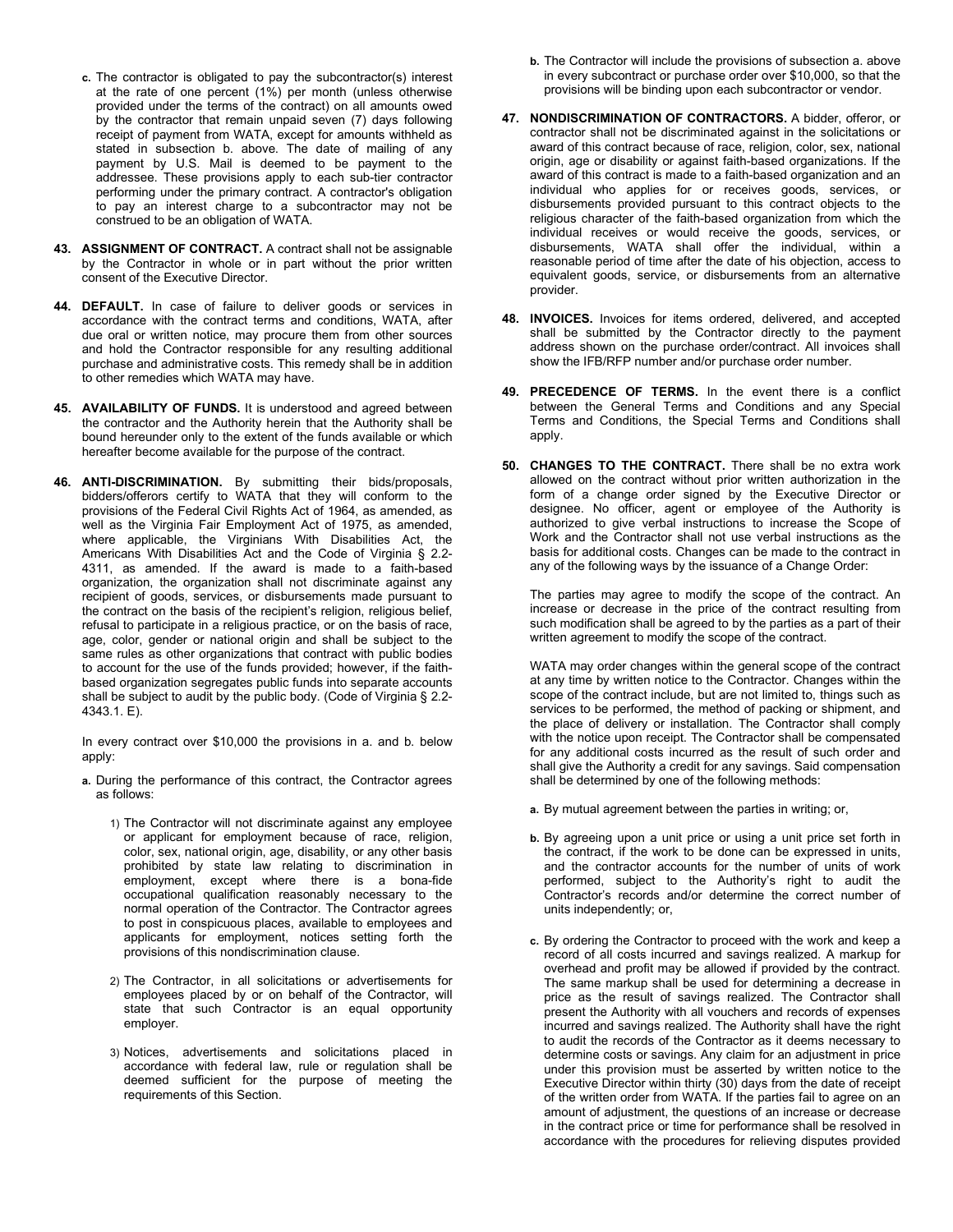by the Disputes Clause of the contract. Neither the existence of a claim nor a dispute resolution process, litigation or any other provision of this contract shall excuse the Contractor from promptly complying with the changes ordered by the Authority or with the performance of the contract generally.

No modification for a fixed price contract may be increased by more than 25% or \$50,000, whichever is greater, without the advanced written approval of the WATA Board of Directors.

**51. AUTHORIZATION TO TRANSACT BUSINESS, STATE REGISTRATION OF CONTRACTORS (IF APPLICABLE) AND LOCAL BUSINESS LICENSE(S).** A contractor organized as a stock or nonstock corporation, limited liability company, business trust, or limited partnership or registered as a limited liability partnership shall be authorized to transact business in the Commonwealth as a domestic or foreign business entity if so required by Title 13.1 or Title 50 or as otherwise required by law.

Pursuant to competitive sealed bidding or competitive negotiation, all bidders or offerors organized or authorized to transact business in the Commonwealth pursuant to Title 13.1 or Title 50 are required to include in its bid or proposal the identification number issued to it by the State Corporation Commission. Any bidder or offeror that is not required to be authorized to transact business in the Commonwealth as a foreign business entity under Title 13.1 or Title 50 or as otherwise required by law shall include in its bid or proposal a statement describing why the bidder or offeror is not required to be so authorized.

Attention is directed to Chapter 11, title 54.1 of the Code of Virginia (Re: State registration of contractors), which requires that all bidders must show evidence of the proper license under the provision of this chapter before such bid is considered.

All firms doing business with WATA are required to be licensed in accordance with the any local "Business, Professional, and Occupational Licensing (BPOL) Tax" Ordinance(s). Wholesale and retail merchants without a business location in the jurisdictions served by WATA are exempt from this requirement. Questions concerning the BPOL Tax should be directed to the applicable localities.

- **52. PROPRIETARY INFORMATION.** Section § 2.2-4342.F of the Code of Virginia states: "Trade secrets of proprietary information submitted by a bidder, offeror, or contractor in connection with a procurement transaction shall not be subject to public disclosure under the Virginia Freedom of Information Act; however, the bidder, offeror, or contractor must invoke the protections of this section prior to or upon submission of the data or other materials, and must identify the data or other materials to be protected and state the reasons why protection is necessary." Declaring an entire bid or proposal response as proprietary is unacceptable.
- **53. INDEMNIFICATION.** The Contractor hereby binds himself and his successors to indemnify, defend, and save harmless WATA, its officers, agents or employees, from all suits and actions of every name and description brought against it or them, and all costs or damages to which it or they may be put, on account of, or by reason of any injury or alleged injury to the person or property of another, resulting from or on account of the negligent acts, errors or omissions, recklessness or intentionally wrongful conduct of the Contractor or his agents in the performance of the contract; and that the whole or so much of the moneys due to the Contractor under and by virtue of this Contract, as such or may be considered necessary by the Authority, shall and may be retained until all such suits and claims for damages as aforesaid shall have been settled, and evidence to that effect furnished to the satisfaction of the Authority.

The said Contractor further agrees to indemnify and save harmless WATA against any and all claims, suits or demands that may accrue to, be suffered by, or adjudicated against it by reason of any injury sustained by any of the Contractor's employees in and about the said work, under and pursuant to the provisions of the Workman's Compensation Law or any amendments thereto, and

the Contractor shall produce certificates or other satisfactory evidence of ample protection against such liability.

- **54. NOTICE OF REQUIRED DISABILITY LEGISLATION.** The Authority is required to comply with State and Federal disability legislation: The Rehabilitation Act of 1973 Section 504, The Americans with Disabilities Act (ADA) of 1990 Title II and the Virginia with Disabilities Act of 1990. Specifically, the Authority may not, through its contractual and/or financial arrangements, directly or indirectly avoid compliance with Title II or the Americans with Disabilities Act, Public Law 101-336, which prohibits discrimination by public entities on the basis of disability. Subtitle A protects qualified individuals with disability from discrimination on the basis of disability in the services, programs, or activities of all State and local governments. It extends the prohibition of discrimination in federally assisted programs established by the Rehabilitation Act of 1973 Section 504 to all activities of State and local governments, including those that do not receive Federal financial assistance, and incorporates specific prohibitions of discrimination on the basis of disability in Titles I, III, and V of the Americans with Disabilities Act. The Virginians with Disabilities Act of 1990 follows the Rehabilitation Act of 1973 Section 504.
- **55. DRUG-FREE WORKPLACE.** During the performance of this contract, the Contractor agrees to (i) provide a drug-free workplace for the Contractor's employees; (ii) post in conspicuous places, available to employees and applicants for employment, a statement notifying employees that the unlawful manufacture, sale, distribution, dispensation, possession, or use of a controlled substance or marijuana is prohibited in the contractor's workplace and specifying the actions that will be taken against employees for violations of such prohibition; (iii) state in all solicitations or advertisements for employees placed by or on behalf of the contractor that the contractor maintains a drug-free workplace; and (iv) include the provisions of the foregoing clauses in every subcontract or purchase order of over \$10,000, so that the provisions will be binding upon each subcontractor or vendor.

For the purposes of this section, *"drug-free workplace"* means a site for the performance of work done in connection with a specific contract awarded to a contractor, the employees of whom are prohibited from engaging in the unlawful manufacture, sale, distribution, dispensation, possession or use of any controlled substance or marijuana during the performance of the contract.

# **56. NON-RESPONSIVE PERFORMANCE**

- **a.** Delivery Delays: The Authority reserves the right to procure good and/or services to be provided under this contract from other sources in the event the successful bidder fails to deliver such goods and/or services in accordance with delivery dates and time frames set forth in the contract.
- **b.** Unacceptable Deliveries (Rejections): Upon notification by WATA that goods and/or services provided by the successful bidder under this contract are damaged and/or not of the quality specified by WATA, such goods and/or services will be rejected. The successful bidder shall replace such rejected goods and or services immediately or within a reasonable time as determined by WATA. Any rejected materials or supplies shall be removed by the successful bidder within ten (10) days of notification, unless public health and safety require immediate destruction or other disposal of rejected delivery. If rejected materials or supplies are not removed within such time will be regarded as abandoned and shall become the property of WATA to dispose of appropriately.
- **c.** Purchase from Alternate Sources: WATA reserves the right to authorize immediate purchase from other sources against delayed deliveries and/or rejections. The successful bidder shall reimburse WATA promptly for excess costs incurred by WATA for such purchases. Any such purchases will be deducted from the contract amount. In the event that the cost to WATA of obtaining goods and/or services from other sources is less, the successful bidder has no claim to the difference.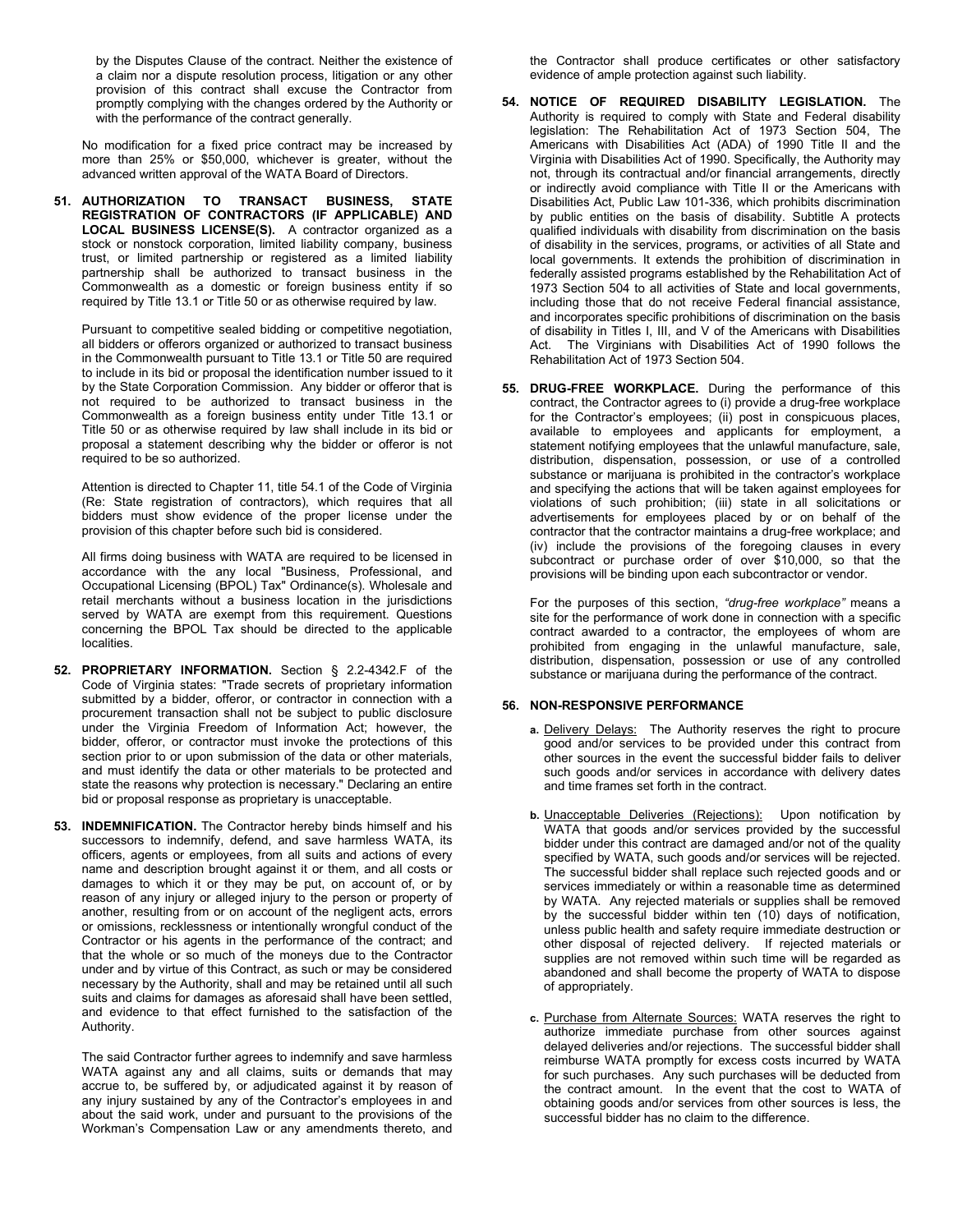- **d.** Liability: The successful bidder shall be liable to WATA for all costs incurred by WATA due to the successful bidder's failure to perform in accordance with the contract. The successful bidder's liability shall include, but not be limited to: damages and other costs of delay, to include costs to procure goods and/or services from other sources; increased costs of performance, such as extended overhead and increased performance costs resulting from performance delays caused by the successful bidder's goods and/or services; warranty and rework costs to include liability to third-party(ies), excess costs, attorney fees, and related costs incurred by WATA due to nonresponsive performance.
- **57. BREACH OF CONTRACT:** The successful bidder shall be deemed in breach of contract if the successful bidder: fails to comply with any terms of the contract; fails to cure such noncompliance within five (5) calendar days from the date of written notice from WATA or such other timeframe, greater than five (5) calendar days, specified in the notice; fails to submit a written response to the notification from WATA within five (5) calendar days after the date of the notice. All notices under the contract shall be submitted by email and followed up with a hard copy by certified mail, return receipt request, to the person specified in the notice.

The successful bidder shall not be in breach of the contract as long as its default was due to causes beyond the reasonable control of and occurred without any fault or negligence on the part of both the successful bidder and its subcontractors. Such causes may include, but not be limited to: acts of God or of the public enemy, acts of WATA in its sovereign capacity, fires, floods, epidemics, strikes, freight embargoes, and unusually severe catastrophic weather (e.g., hurricane).

- **58. TERMINATION.** Subject to the provisions below, the Authority upon thirty (30) days advance written notice to the other party, may terminate the contract. Upon receipt of a notice of termination, the Contractor shall cease all work underway on behalf of the Authority unless advised by the Authority to do otherwise. In the event of termination, Contractor shall be compensated only for the services as set forth in the contract provided to the satisfaction of the Authority and expenses incurred as of the date of termination. Any contract cancellation notice shall not relieve the Contractor of the obligation to deliver and/or perform on all outstanding orders issued prior to the effective date of cancellation.
	- **Termination for Convenience:** In the event that the contract is terminated upon request and for the convenience of the Authority, without the required thirty (30) days advance notice, then the Authority shall be responsible for payment of services up to the termination date.
	- **b.** Termination for Cause: Termination by the Authority for cause, default, or negligence on the part of the Contractor shall be excluded from the foregoing provision and termination costs, if any shall not apply. However, pursuant to the Default paragraph of these General Conditions, the Authority may hold the Contractor responsible for any resulting additional purchase and administrative costs. Any payment due to the Contractor at the time of termination may be adjusted to the extent of any additional costs occasioned to the Authority by reason of the Contractor's default. The thirty (30) days advance notice requirement is waived in the event of Termination for Cause.
	- **c.** Termination Due to Unavailability of Funds in Succeeding Fiscal Years: When funds are not appropriated or otherwise made available to support continuation of performance in a subsequent fiscal year, the contract shall be canceled.
- **59. CONTRACTOR RESPONSIBILITY FOR AUTHORITY PROPERTY.** The Contractor shall be responsible for damages to Authority property caused by work performed by itself or its subcontractors. The Contractor shall be responsible for maintaining the area surrounding and adjoining the work site in their current condition. Property damage to surrounding or adjoining areas caused directly or indirectly by actions or omissions of the

Contractor shall be replaced or remedied by the Contractor, to the satisfaction of the Authority, at the Contractor's expense.

- **60. COPYRIGHTS OR PATENT RIGHTS.** The successful bidder certifies by submission of bid that there has been no violation of copyrights or patent rights in manufacturing, producing, or selling the product or services shipped or ordered as a result of this bid. The successful bidder shall, at his own expense, defend any and all actions or suits charging such infringement, and will save WATA, its officers, employees, and agents harmless from any and all liability, loss, or expense occasioned by any such violation.
- **61. DELIVERY.** In the appropriate space, the bidder shall state the time of proposed delivery or project completion in number of calendar days. Unless otherwise specified, calendar days shall be presumed. Unless otherwise specified, the successful bidder will quote the earliest delivery possible, as this may be considered a factor in making award. Delivery expressed in calendar days may be given preference over such general terms as "stock immediately," and "as soon as possible." As time will be of the essence for any orders placed as a result of this bid, the Authority reserves the right to cancel such orders, or any part thereof, without obligation, if delivery is not made at the time(s) specified on bid form.
- **62. INDEPENDENT CONTRACTOR.** The Contractor shall be legally considered an independent contractor and neither the Contractor nor its employees shall, under any circumstances, be considered servants or agents of WATA; and the Authority shall be at no time legally responsible for any negligence or other wrongdoing by the Contractor, its servants, or agents. The Authority shall not withhold from the contract payments to the Contractor any federal or state unemployment taxes, federal or state income taxes, Social Security tax, or any other amounts for benefits to the Contractor. Further, the Authority shall not provide to the Contractor any insurance coverage or other benefits, including Worker's Compensation, normally provided by the Authority for its employees.
- **63. SUBCONTRACTS.** No portion of the work shall be subcontracted without prior written consent of the Executive Director. In the event that the Contractor desires to subcontract some part of the work, the Contractor shall furnish the Executive Director the names, qualifications and experience of the proposed subcontractors. The Contractor shall remain fully liable and responsible for the work to be done by its subcontractors and shall assure compliance with all requirements of the contract.
- **64. HOLIDAYS.** The Contractor shall receive approval of the Authority, in advance, of any work to be performed on Holidays. WATA observes the following holidays:

| New Year's Day   | 1st day of January       |
|------------------|--------------------------|
| Thanksgiving Day | 4th Thursday in November |
| Christmas Day    | 25th day of December     |

### **DELIVERY PROVISION**

**65. SHIPPING INSTRUCTIONS – CONSIGMENT.** Unless otherwise specified in the solicitation, each case, crate, barrel, package, etc., delivered under the contract must be plainly stenciled or securely tagged, stating the Contractor's name, purchase order number, and delivery address as indicated in the order. Where shipping containers are to be used, each container must be marked with the purchase order number, name of the Contractor, the name of the item, the item number, and the quantity contained therein. Deliveries must be made within the hours of **8:00 a.m. – 3:00 p.m.**  Deliveries at any other time will not be accepted unless specific arrangements have been previously made with the designated individual at the delivery point. No deliveries will be accepted on Saturdays, Sundays and holidays unless previous arrangements have been made. It shall be the responsibility of the Contractor to ensure compliance with these instructions for items that are dropshipped.